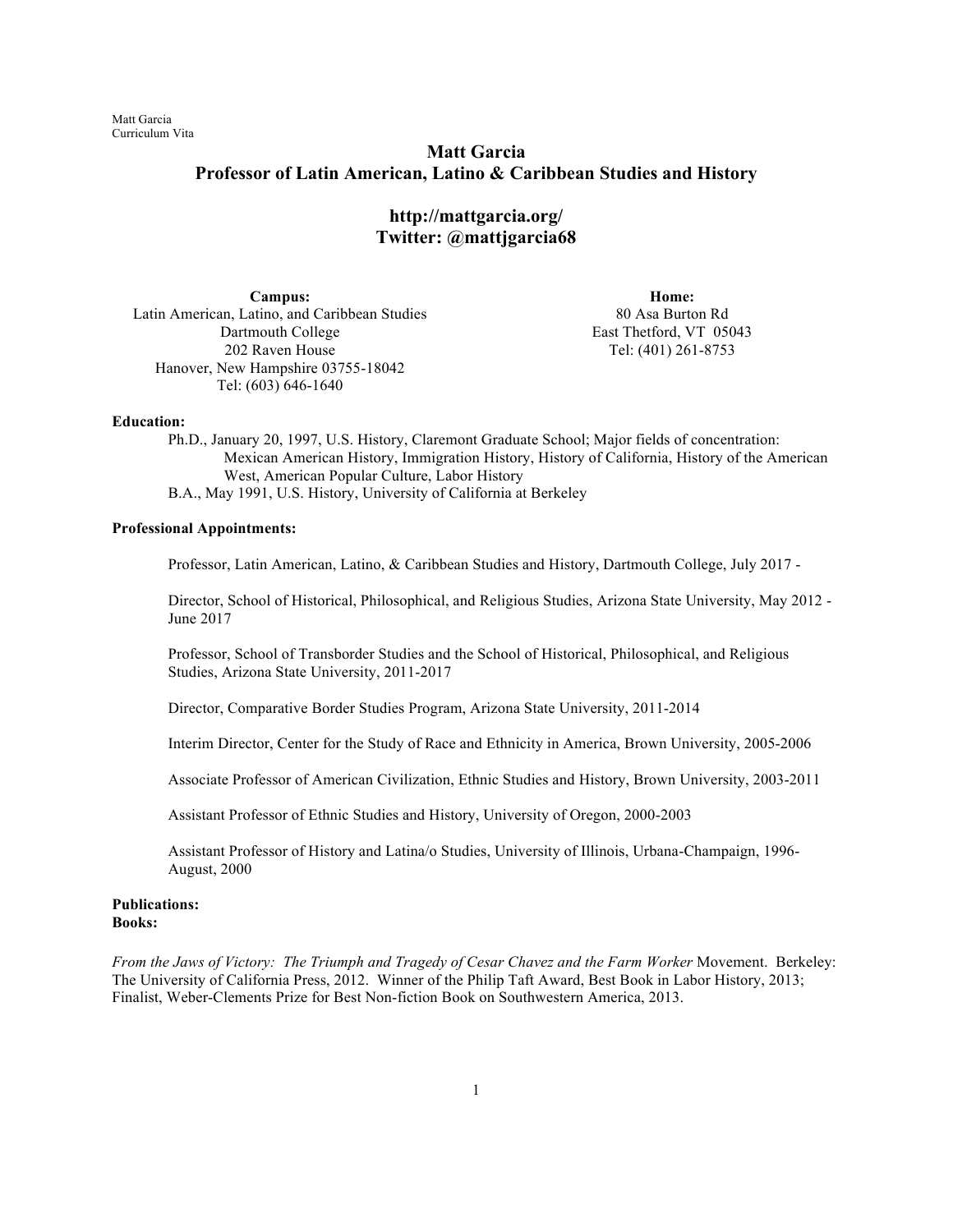Matt Garcia Curriculum Vita *Mapping Latina/o Studies for the Twenty-First Century, co-edited volume with Professor Angharad Valdivia,* Institute of Communication Research, University of Illinois, Urbana-Champaign. New York: Peter Lang Press, 2012.

*A World of Its Own: Race, Labor, and Citrus in the Making of Greater Los Angeles, 1900-1970*. Chapel Hill: University of North Carolina Press, 2001. Co-winner, best book (biannual award), Oral History Association, 2003; Honorable Mention, John Hope Franklin Prize for best book, American Studies Association, 2003; Honorable Mention, Lora Romero Prize for best first book, American Studies Association, 2003.

### **Books (Forthcoming)**

*Food Across Borders,* co-edited volume with Don Mitchell, Syracuse University, and E. Melanie DuPuis, Pace University. New Brunswick: Rutgers University Press, October 2017.

*Eli and the Octopus: The Man Who Failed to Tame United Fruit Company.* Under contract with Harvard University Press. In progress.

### **Chapters in books:**

"Requiem for a Barrio: Race, Space and Gentrification in Inland Southern California," *Transnational Cities: Past into Present*, edited by Andrew K. Sandoval-Strausz and Nancy H. Kwak, University of Pennsylvania Press, forthcoming 2017.

"Social Movement Unionism and the 'Sin Fronteras' Philosophy in Farm Worker Organizing: A New Paradigm for American Labor" (with Mario Sifuentez) in *Labor Rising: The Past and Future of Working People in America*. Edited by Daniel Katz and Richard Greenwald. New York: The New Press, 2012.

"The Importance of Being Asian: Growers, the United Farm Workers and the Rise of Colorblindness" in *Racial Formation in the 21st Century.* Edited by Daniel Hosang, Oneka LaBennett, and Laura Pulido. Berkeley: The University of California Press, 2012.

"Cain contra Abel: Courtship, Masculinities, and Citizenship in Southern California, 1942-1964," in *Race, Nation, and Empire in American History*. Edited by James Campbell, Matthew Guterl, and Robert Lee. Chapel Hill: University of North Carolina Press, 2007.

"Memories of El Monte": Intercultural Dance Halls in Post-World War II Greater Los Angeles," in *Generations of Youth.* Edited by Joe Austin and Michael Willard. New York: New York University Press, 1998.

### **Refereed Journal Articles:**

"Setting the Table: Historians, Popular Writers, and Food History" lead article as a part of a roundtable state of the field, *Journal of American History,* December 2016.

"The Road Not Taken in Farm Worker Justice," *California History,* Vol. 91, Number 1., 2014, pp. 48-57.

"The UFW Grape Boycott and Farm Worker Justice," *International Labor and Working Class History Journal*, Vol. 83, Spring 2013.

"Ambassadors in Overalls: Mexican Guest Workers and the Future of Labor," *Boom: A Journal of California*, Vol. 1, No. 4, Winter 2011.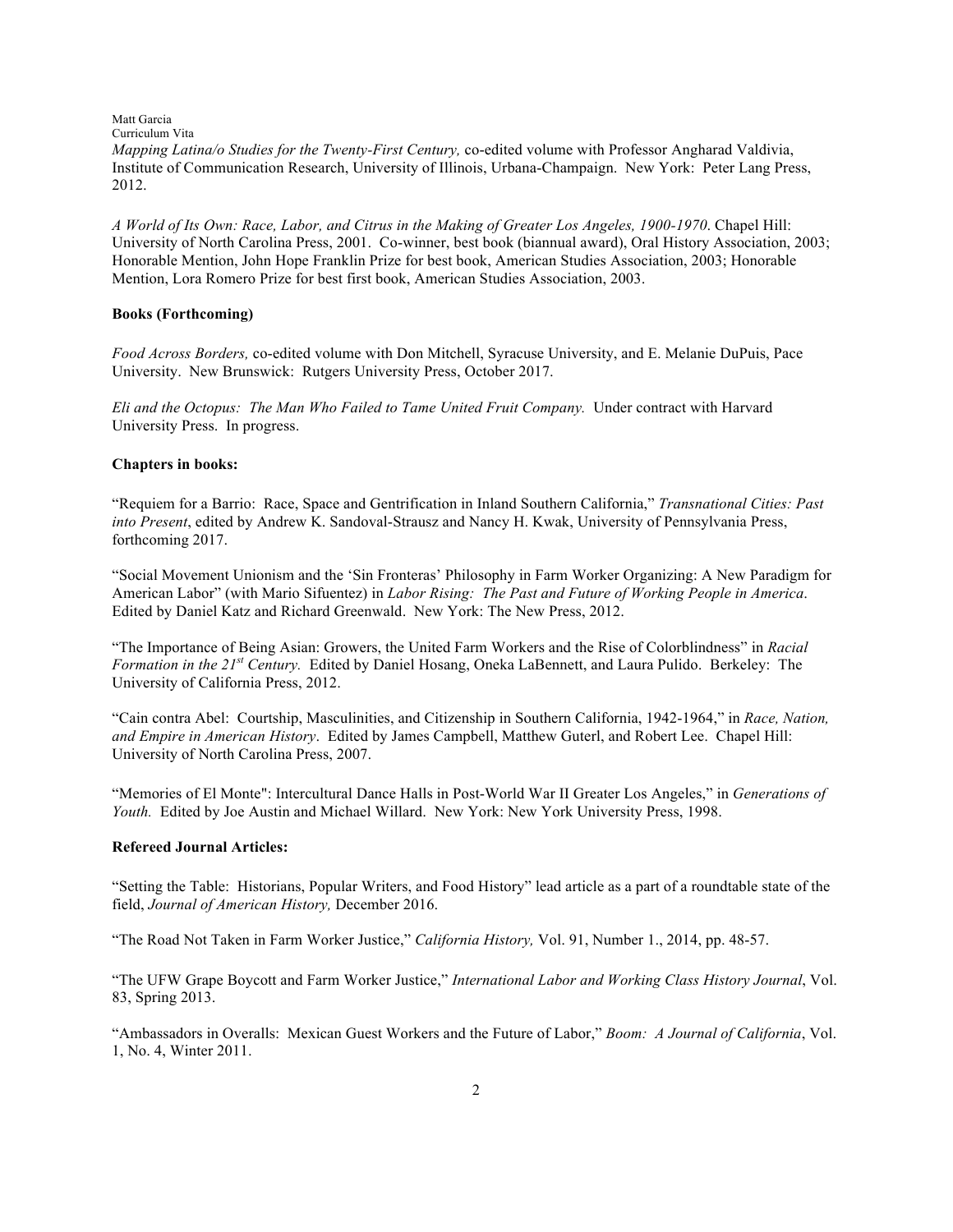"Latino History: An Interchange on Present Realities and Future Prospects," *The Journal of American History*, Vol. 97, No. 2, September 2010.

"Social Movements, the Rise of Colorblind Conservatism, and *What Comes Naturally," Frontiers: A Journal of Women Studies*, Vol. 31, No. 3, 2010.

"Labor, Migration and Social Justice in the Age of the Grape Boycott," *Gastronomica: A Journal of Food and Culture*, 7:3, Summer 2007.

"Intercultural Relations and Popular Culture in the San Gabriel Valley: Padua Hills Theatre and El Monte's American Legion Stadium," *California Politics & Policy*, October 1998.

"Chicana/o History in a Changing Discipline," *Humboldt Journal of Social Relations*, Volume 22:1, 1996.

"'Just Put on that Padua Hills' Smile': The Padua Hills Theatre and The Mexican Players, 1931-1974," *California History*, Vol. LXXIV, number 3, Fall 1995.

### **Non-refereed Articles:**

"Cesar Chavez was a Whole Lot More Interesting than 'Cesar Chavez'" (Film Review), *Zócalo Public Square*, April 1, 2014 (Syndicated and republished, including in *Smithsonian.com*, April 2, 2014)

"What's Happening at the Border is a Humanitarian Crisis, Not a Political One," *Zócalo Public Square*, July 10, 2014

"Successes and Failures of Cesar Chavez and the United Farm Workers Union," UTNE Reader, January 2013.

"Cesar Chavez, Flawed Hero of the Fields," *Los Angeles Times,* September 25, 2012.

Introductory Essay to the Guide to the *Collections of the United Farm Workers* at Walter Reuther Library, Wayne State University, Cengage Learning, Gale Publishing, Primary Source Media, 2009.

Entries for the *Latinas in the United States: An Historical Encyclopedia,* Eds. Vicki Ruiz and Virginia Sánchez-Korrol. Bloomington: Indiana University Press, 2006.

"Adjusting the focus: Padua Hills Theatre and Latino History," *Organization of American Historians Magazine of History*, Vol. 10, No. 2, Winter 1996.

Entries for the *Latino Encyclopedia*, Salem Press, Pasadena, CA, 1995.

## **Electronic Publishing/Public Humanities Projects:**

Co-Primary investigator, "Undocumented Voices," https://www.facebook.com/undocumentedvoices; http://www.undocumentedvoices.org/; Twitter: @undocumentedvoices.org

Undocumented Voices is a project that seeks to document the lives of undocumented students, known as dreamers, who have, and are currently, pursuing a more inclusive US immigration policy. Our team is currently collecting oral histories with veterans of the movement in California and Arizona. The interviews will be archived digitally and made available to the public. In all, Undocumented Voices highlights the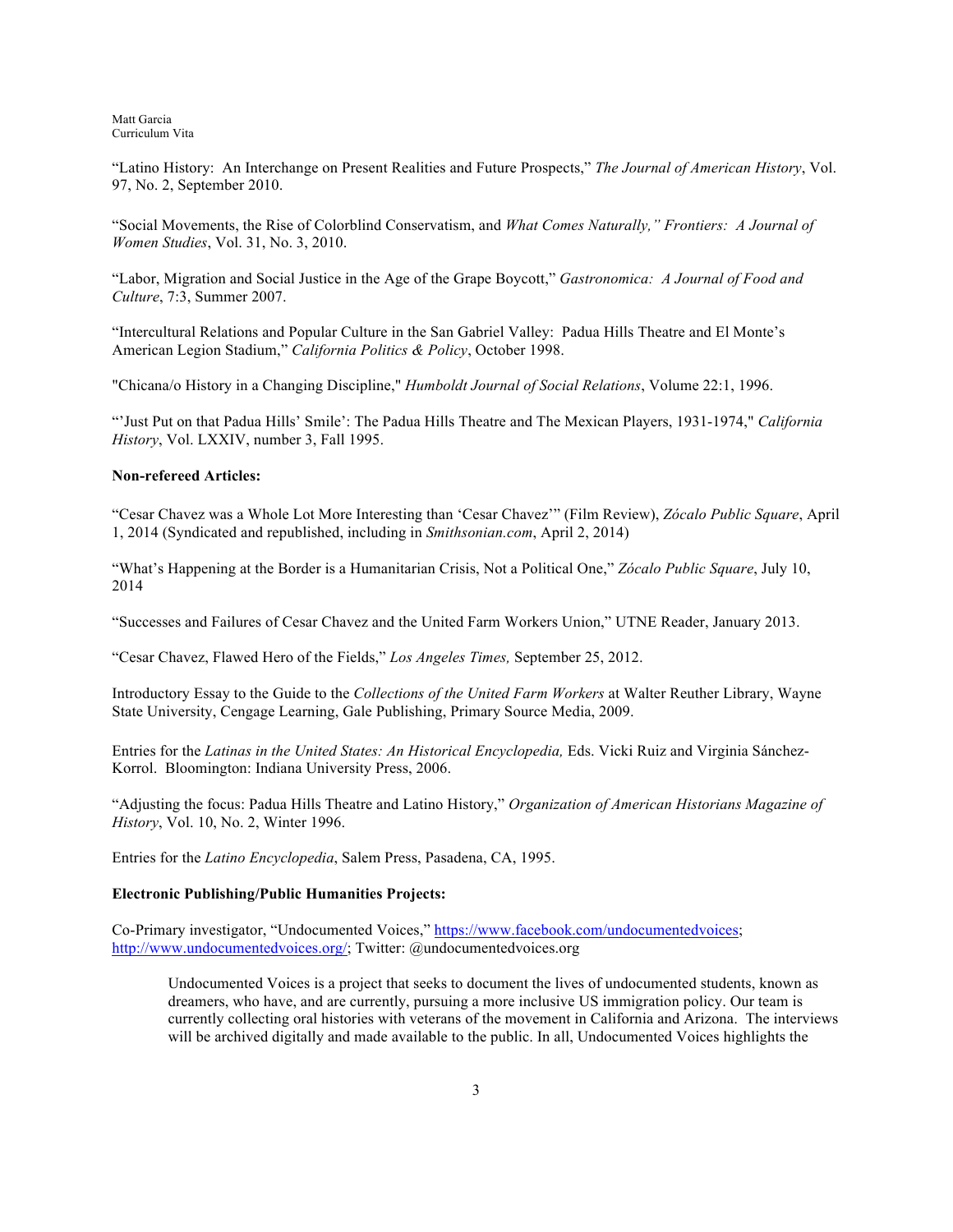Matt Garcia Curriculum Vita trajectory of the immigrant student movement over the last decade.

Website, creator/author for "Educating Change," http://brown.edu/Research/Coachella/

*Educating Change: Latina Activism and the Struggle for Educational Equity* remembers the struggle for bilingual education and educational equity for Mexican Americans. Illustrated through the lives of three Mexican/Chicana women—Ramona Medina, Socorro Gómez-Potter, and Yolanda Almaraz-Esquivel—*Educating Change* documents a history of Mexican women's migration and activism, and considers its relevance for today's US Latino communities, from the desert Southwest to Providence, Rhode Island.

Website, Outreach Director and Content Lead, for the "Bracero History Archive," http://braceroarchive.org

The *Bracero History Archive* collects and makes available the oral histories and artifacts pertaining to the Bracero program, a guest worker initiative that spanned the years 1942-1964. Millions of Mexican agricultural workers crossed the border under the program to work in more than half of the states in America.

Author, "Chapter 29, Latino Experiences in 20<sup>th</sup> Century America," in History of United States Textbook, ed. Richard Brown, Digital Learning Interactive, Medford, MA.

### **Government Publications:**

"Racial Desegregation of Public Accommodations in the U.S.," National Historic Landmarks Theme Study, National Park Service, Department of the Interior, Washington, DC, June 2002.

"Historical Context Study of Hispanics in the United States," National Park Service, Department of the Interior, Washington, DC, 2001.

### **Book Reviews**:

*John Lewis: Photographs of the California Grape Strike.* By Richard Steven Street. Lincoln: University of Nebraska Press, 2013. In *Western Historical Quarterly,* Vol. XLVI, No. 1, Spring 2015.

*To March for Others: The Black Freedom Struggle and the United Farm Workers.* By Lauren Araiza. Philadelphia: University of Pennsylvania Press, 2014. In the *Journal of American History,* Vol. 101, No. 3, 2014.

*They Saved the Crops: Labor, Landscape, and the Struggle Over Industrial Farming in Bracero-Era California.* By Don Mitchell. Athens: The University of Georgia Press, 2012. In *Journal of Historical Geography*, 2013.

*The Union of Their Dreams: Power, Hope and Struggle in Cesar Chavez's Farm Worker Movement*. By Miriam Pawel. New York: Bloomsbury Press, 2009, in *Labor*, 2012.

*Mexican American Mojo: Popular Music, Dance, and Urban Culture in Los Angeles, 1935-1968*. By Anthony Macías. Duke University Press, 2009. In *Social History*, 2011.

*The Power of the Zoot: Youth Culture and Resistance during World War II*. By Luis Alvarez. University of California Press, 2009.

*Why David Sometimes Wins: Leadership, Organization, and Strategy in the California Farm Worker Movement*.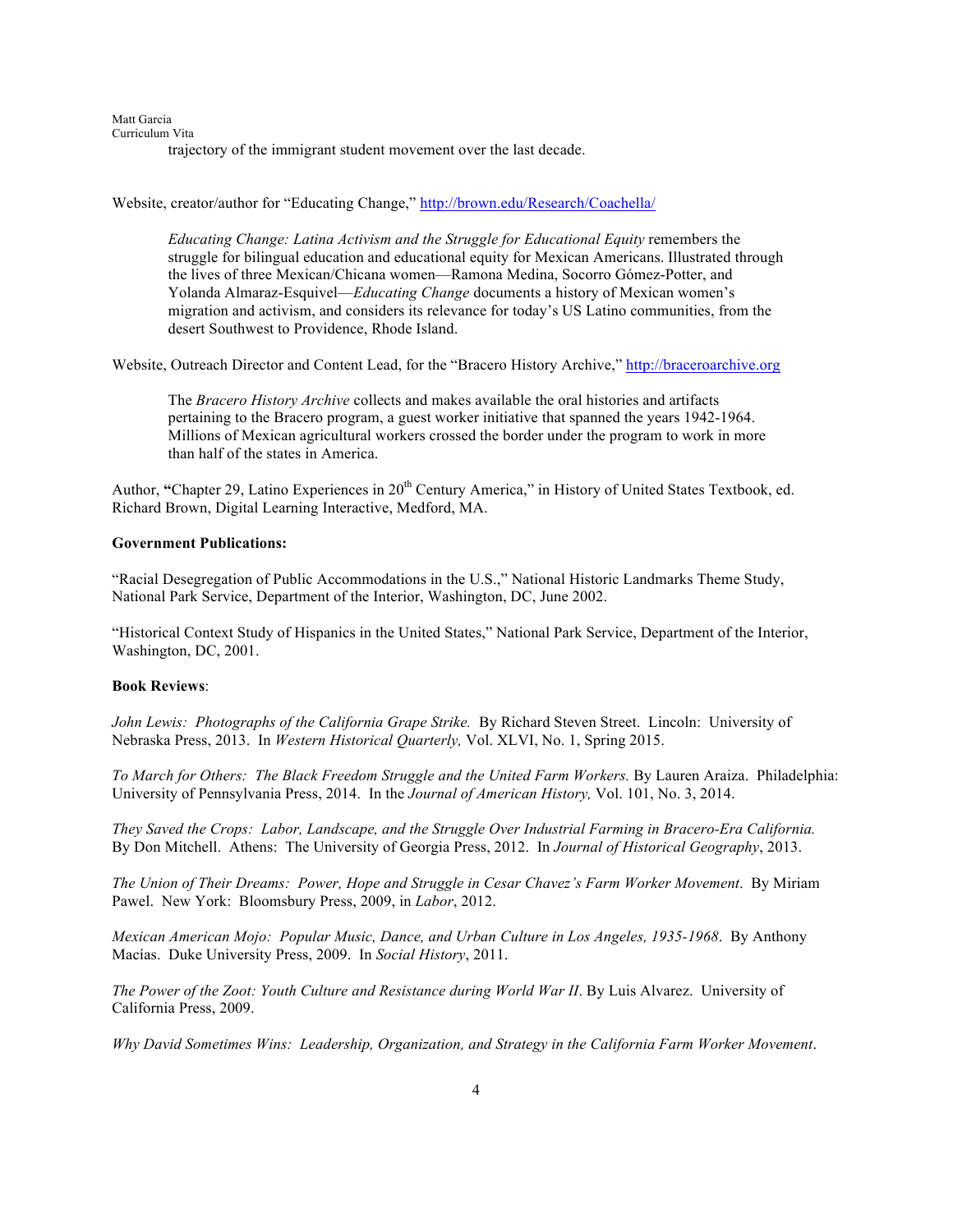Matt Garcia Curriculum Vita By Marshall Ganz. New York: Oxford University Press, 2009.

*Orange Empire: California and the Fruits of Eden*. By Douglas Cazaux Sackman. University of California Press, 2005. In *Southern California Quarterly*, Summer 2006.

*Labor Rights Are Civil Rights: Mexican American Workers in Twentieth-Century America.* By Zaragosa Vargas. Princeton: Princeton University Press, 2005. In *Western Historical Quarterly*, Autumn 2006.

*The White Scourge: Mexicans, Blacks, and Poor Whites in Texas Cotton Culture*. By Neil Foley. Berkeley: University of California Press, 1997. In *The Historian*, Winter 2000.

*Mexicans in the Midwest, 1900-1932*. By Juan R. García. Tucson: University of Arizona Press, 1996. In *Western Historical Quarterly*, Winter 1998.

### **Honors, Fellowships:**

| 2016-2018        | PLuS Alliance Fellow, Arizona State University, King's College London, University of New       |
|------------------|------------------------------------------------------------------------------------------------|
|                  | South Wales, Australia                                                                         |
| 2014-            | Society of American Historians, Columbia University                                            |
| 2009-2010        | Agrarian Studies Program, Yale University (accepted, \$50,000)                                 |
| 2009-2010        | The Charles Warren Center for Studies in American History, Fellow, Harvard University          |
|                  | (declined)                                                                                     |
| <b>Fall 2008</b> | Cogut Center for the Humanities Faculty Fellow, Brown University (non-leave)                   |
| 2008             | Huntington Library Research Grant (5 months: December; May-August; \$12,500)                   |
| 2007-2008        | Co-Primary Investigator, the Bracero Digital Archive Project, awarded a National Endowment for |
|                  | the Humanities Award, 2006-2009. See http://braceroarchive.org/                                |
| 2007-2008        | Solomon Research Award, Brown University for The Rise and Fall of the Farmworkers              |
|                  | Movement (\$15,000)                                                                            |
| 2006             | Mentor of the Year, Compact for Diversity in Higher Education                                  |
| 2005-2006        | Mentor Award, Mellon Mays Fellowship, Brown University (\$3,000)                               |
| 2003             | Best Book (co-winner), A World of Its Own: Race, Labor, and Citrus in the Making of Greater    |
|                  | Los Angeles, 1900-1970, Oral History Association                                               |
| 2003             | John Hope Franklin Prize, Best Book in American Studies, American Studies Association,         |
|                  | Honorable Mention                                                                              |
| 2003             | Laura Romero Prize, Best First Book in American Studies, American Studies Association,         |
|                  | Honorable Mention                                                                              |
| 2002-2003        | Rippey Award for Teaching, University of Oregon                                                |
| 2001-2002        | Junior Professorship Development Award, University of Oregon                                   |
| 1998-1999        | Resident Associate, Center for Advanced Studies, University of Illinois, Urbana-Champaign      |
| 1998-1999        | Hewlett Grant for the faculty seminar and course Constructing Race: Asians, Africans,          |
|                  | and Latinos in America, with Dan Littlefield and Poshek Fu                                     |
| 1998-1999        | Faculty Fellow, Illinois Program for Research in the Humanities, University of Illinois,       |
|                  | Urbana-Champaign                                                                               |
| 1996-1997        | Charles Bolin Dissertation Fellow, Williams College, Williamstown, MA (declined)               |
| 1996             | Smithsonian Dissertation Fellow, Museum of American History, Washington, D.C.                  |
| 1995-1996        | <b>Claremont Graduate School Dissertation Fellow</b>                                           |
| 1995-1996        | Guest Lectureship in Latino History, University of Illinois, Urbana-                           |
|                  | Champaign                                                                                      |
| 1995             | Haynes Research Fellowship, The Huntington Library, San Marino, CA                             |
| 1994-1995        | <b>Claremont Graduate School Humanities Fellow</b>                                             |
| 1994             | Inter-University Program for Latino Research, Latino Graduate Training Seminar in              |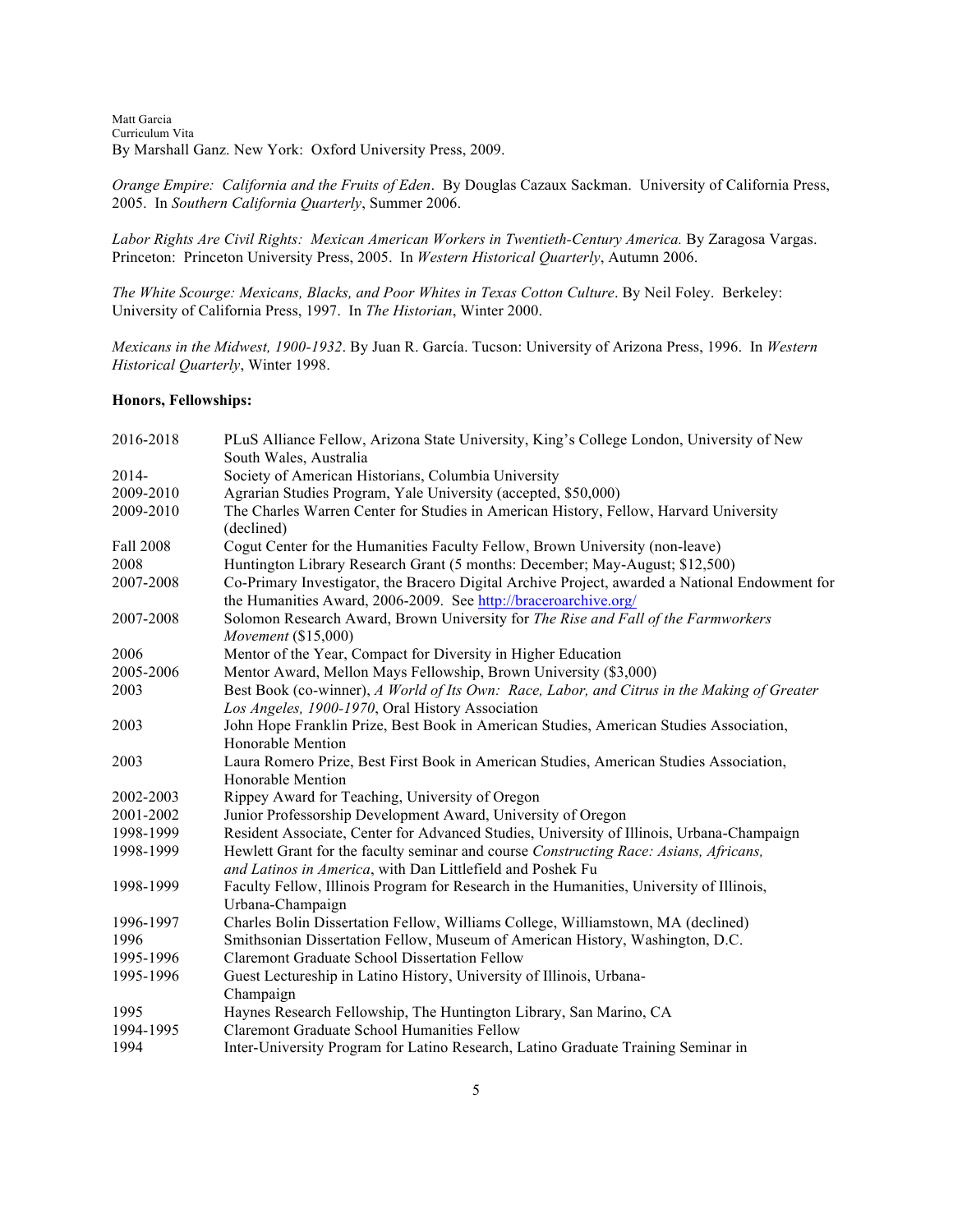> Qualitative Methodology. *Interpreting Latino Cultures: Research and Museums*. Smithsonian Institution, Graduate Participant

# **Invited Lectures/Conference Papers:**

| April 2015     | Book Talk, From the Jaws of Victory; History Department Colloquium, "Requiem for a             |
|----------------|------------------------------------------------------------------------------------------------|
|                | Barrio," Duke University, Durham, North Carolina                                               |
| April 2015     | Book Talk, From the Jaws of Victory, University of Houston, Houston, Texas                     |
| February 2015  | Immigration Symposium, Rockford Village Museum, Rockford, Illinois                             |
| October 2014   | Crabgrass Frontiers at 30, Panelist, Urban History Association Conference, University of       |
|                | Pennsylvania, Philadelphia                                                                     |
| June 2014      | Plenary Participant: Social Movements and Policy, Policy History Conference,<br>Columbus, Ohio |
| May 2014       | Closing Remarks, "Aquí y Allá: Migrations in Latin American Labor History, Duke                |
|                | University, Durham, North Carolina                                                             |
| April 2014     | Book Talk, From the Jaws of Victory, University of California, Irvine                          |
| April 2014     | Rural-Urban Divide Symposium, Stanford University, Palo Alto, California                       |
| March 2014     | "Requiem for a Barrio," Transnational Cities: Past into Present Symposium,                     |
|                | Albuquerque, New Mexico                                                                        |
| November 2013  | Book Talk, From the Jaws of Victory, Bradley University, Peoria, Illinois                      |
| October 2013   | Book Talk, From the Jaws of Victory, Scripps College, Claremont, California                    |
| May 2013       | Book Talk, From the Jaws of Victory, University of California, San Diego                       |
| April 2013     | Panelist, "Remembering Cesar Chavez and the Farm Worker Movement," Organization                |
|                | of American Historians Conference, San Francisco, CA                                           |
| April 2013     | Panelist, "History: Fight The Power!" with Miriam Pawel (Moderator), Joshua Bloom              |
|                | (UC Berkeley), and Seth Rosenfeld, Los Angeles Times Book Fair, University of                  |
|                | Southern California, Los Angeles, CA                                                           |
| March 2013     | Book Talk, From the Jaws of Victory, University of Texas, El Paso, TX                          |
| February 2013  | Cross-Talk Lecture, "The Past and Future of Food Justice," Arizona State University,           |
|                | Tempe, AZ, with David Gartner (ASU)                                                            |
| February 2013  | Panelist with Don Mitchell (Syracuse) and Melanie DuPuis (UCSC), "Feeding America:             |
|                | Labor Politics and Food," National Museum of American History, Washington, DC                  |
| January 2013   | Teaching American History Lecture, "From the Great Depression to the Great                     |
|                | Immigration," Rockford, IL                                                                     |
| January 2013   | Book Talk, From the Jaws of Victory, University of Illinois, Urbana-Champaign, IL              |
| January 2013   | Book Talk, From the Jaws of Victory, Northwestern University, Evanston, IL                     |
| November 2012  | Book Talk, From the Jaws of Victory, California Historical Society, San Francisco, CA          |
| October 2012   | Book Talk, From the Jaws of Victory, University of California, Merced, CA                      |
| September 2012 | Book Talk, From the Jaws of Victory, The Gene Autry Museum of the West/PEN lecture,            |
|                | Burbank, California                                                                            |
| March 2012     | Lecture, "Mexican workers and urban consumer activism in Los Angeles," Graduate                |
|                | Institute of Geneva, Switzerland                                                               |
| September 2011 | Keynote Lecture, "Ambassadors in Overalls: Mexican Guest Workers and the Future of             |
|                | Labor," for Smithsonian Institution travelling exhibit opening, "Bittersweet Harvest: The      |
|                | Bracero Program, 1942-1964," Ontario Museum of Art and History, Ontario, California.           |
| April 2011     | Organizer, "Guest Workers: Western Origins, Global Future," The Huntington Library,            |
|                | San Marino, California.                                                                        |
| October 2010   | Speaker, Labor Studies Forum, University of California, Santa Barbara                          |
| October 2010   | Speaker, North American Labor History Conference, Wayne State University, Detroit,<br>МI       |
| October 2010   | Keynote Speech, College of the St. Rose, Albany, NY                                            |
|                |                                                                                                |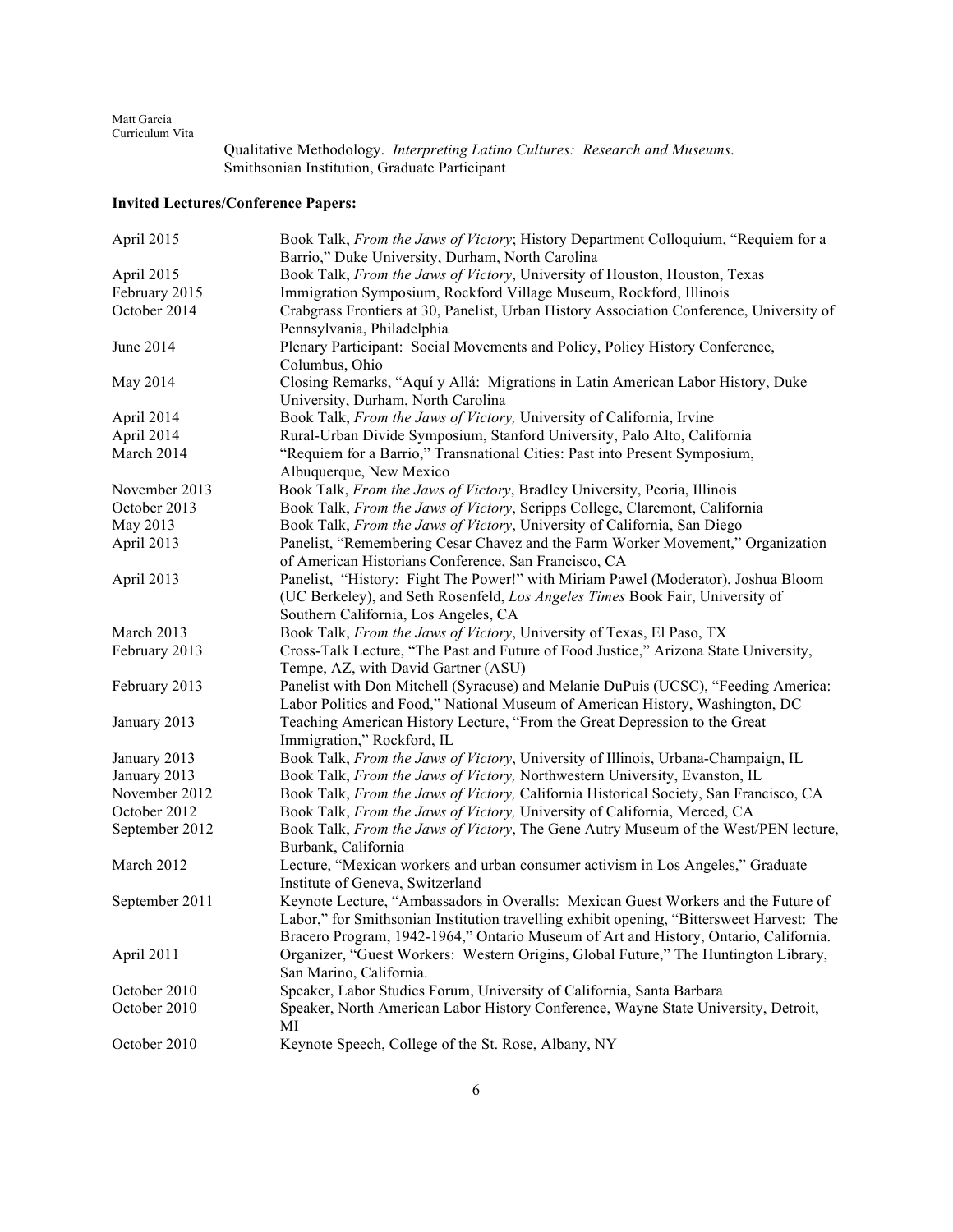| Matt Garcia<br>Curriculum Vita  |                                                                                                                                                                                                                                                   |
|---------------------------------|---------------------------------------------------------------------------------------------------------------------------------------------------------------------------------------------------------------------------------------------------|
| January 2010<br>April 2010      | Speaker, Ethnic Studies, University of California, San Diego<br>Presenter, Roundtable participant, "Latino Youth Culture in Los Angeles," Organization                                                                                            |
| January 2010                    | of American Historians Conference, Washington, DC<br>Presenter, Panel discussing Peggy Pascoe's What Comes Naturally, American Historical<br>Association Conference, San Diego, California                                                        |
| October, 2009<br>November, 2009 | Invited Speaker, Oral History and Latina/o History, DePaul University, Chicago, IL<br>Presenter, "Food's Inedible Products: Machines, Labor, and Men," American Studies                                                                           |
| April 2009                      | Association Conference, Washington, DC<br>"The Culture of Grapes: Race and Cooperation in the Making of an Agro-industry,"                                                                                                                        |
| March 2009                      | Racial Formations Conference, University of Oregon, Eugene, OR<br>"The wheels of justice do not move as fast as nature grows grapes:" Women, Work, and                                                                                            |
| December 2008                   | Protest in the Age of the Grape Boycott," Northern Illinois University, DeKalb, IL<br>"Dialogue Among Giants: Carleton Watkins and the Rise of Photography in California,"<br>Zocálo/Getty Museum Panel Discussion, Getty Museum, Los Angeles, CA |
| November 2008                   | "Nature's Candy: Grapes and the Making of the Farmworkers Movement," Cogut Center<br>for the Humanities Fellows seminar, Brown University, Providence, RI                                                                                         |
| October 2008                    | "Nature's Candy: Grapes, Immigrants, and Race in Early 20 <sup>th</sup> Century California,"<br>Massachusetts Historical Society, Boston, MA                                                                                                      |
| October 2007                    | "The Lost Story of Watergate:' The Teamsters, Nixon, and the United Farm Workers in<br>the age of the grape boycott," American Studies Association, Philadelphia, Pennsylvania.                                                                   |
| January 2007                    | "The wheels of justice do not move as fast as nature grows grapes:" Women, Work, and<br>Protest in the Age of the Grape Boycott," Ohio State University, Columbus, OH                                                                             |
| August 2006                     | "The Battle of Coachella Valley": Race, Labor, and Justice in the California Desert,"<br>American Historical Association, Pacific Coast Branch, Palo Alto, CA                                                                                     |
| <b>July 2006</b>                | "I am not helpless anymore:' Chicana Activism and the Struggle for Educational Equity<br>in Coachella Valley, California, 1973-1976," International Oral History Association,                                                                     |
| May 2006                        | Sydney, Australia<br>"The Moving Americans Conference: Interdisciplinary Conversations on Internal<br>Migration," University of Washington, Seattle, WA                                                                                           |
| January 2006                    | Keynote Speaker, "At Work: The Art of California Labor Exhibit," Ontario Museum of<br>History and Art, Ontario, CA                                                                                                                                |
| December 2005                   | "Latino History," Teaching American History Workshop for Boston Public Schools,<br>Boston University, Boston, MA                                                                                                                                  |
| November 2005                   | "Requiem for a Barrio: Race, Space, and Redevelopment in Inland Southern California,"<br>Pitzer College, Claremont, CA                                                                                                                            |
| November 2005                   | "Requiem for a Barrio: Race, Space, and Gentrification in Inland Southern California,"<br>Department of Environmental Science, Policy, and Management, UC Berkeley                                                                                |
| November 2005                   | Envisioning Bracero History Conference, University of Texas, El Paso                                                                                                                                                                              |
| November 2005                   | "'I am not helpless anymore:' Chicana Activism and the Struggle for Educational Equity<br>in Coachella Valley, California, 1973-1976," Oral History Association, Providence, RI                                                                   |
| August 2005                     | "I am not helpless anymore:' Chicana Activism and the Struggle for Educational Equity<br>in Coachella Valley, California, 1973-1976," American History Association, Pacific<br>Coast Branch, Corvallis, OR                                        |
| March 2005                      | "Tierra de Nadie: Race, Space, and Housing in Arbol Verde, Claremont, CA," Pitzer<br>College, Claremont, CA                                                                                                                                       |
| January 2004                    | Panelist, <i>War on Labor</i> , American Historical Association Conference, Washington, D.C.                                                                                                                                                      |
| November 2003                   | Lecture, AC75, Instructor: Beverly Haviland, Brown University, Providence, RI                                                                                                                                                                     |
| November 2003                   | Panelist, Graduate Session: Interview, American Studies Association, Hartford, CT                                                                                                                                                                 |
| November 2003                   | Lecture, "Day of the Dead Celebration," Brown University, Providence, RI                                                                                                                                                                          |
| October 2003                    | Lecture and Book signing, Pomona Historical Society, Pomona, CA                                                                                                                                                                                   |
| October 2003                    | Lecture, ET190, Instructor: Matt Gutmann, Brown University, Providence, RI                                                                                                                                                                        |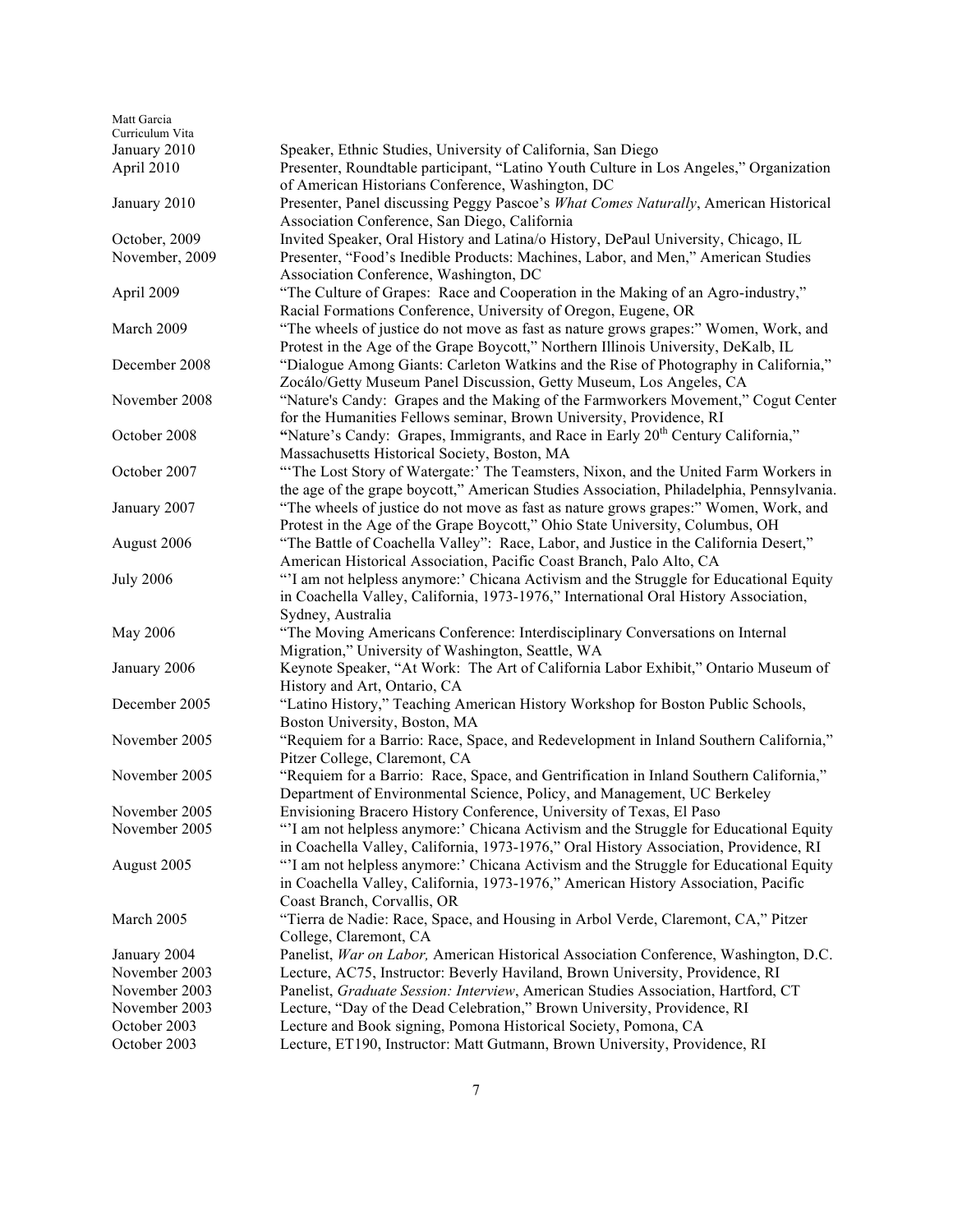| Matt Garcia                     |                                                                                                                                                  |
|---------------------------------|--------------------------------------------------------------------------------------------------------------------------------------------------|
| Curriculum Vita<br>October 2003 | Lecture, Latinas in a Global Economy: A Cinematic Treatment, Quinsigamond                                                                        |
|                                 | Community College, Worcester, MA                                                                                                                 |
| August 2003                     | Commentator, Mexicana Histories, American Historical Association, Pacific-Coast                                                                  |
|                                 | Branch Conference, Hawaii                                                                                                                        |
| May 2003                        | Lecture (two days), Teaching American History Seminar, Immigration and Migration in                                                              |
|                                 | <i>the 20<sup>th</sup> Century</i> , Carnegie-Mellon University, Pittsburgh, PA                                                                  |
| 2001, 2002                      | Lecture, Human Rights Symposium, Churchill High School, Eugene, OR                                                                               |
| March 2002                      | Lecture and book signing, Claremont Heritage, Claremont, CA                                                                                      |
| May 2001                        | Lecture, Labor in a Global Economy Symposium, Wayne Morse Center for Law and                                                                     |
|                                 | Politics, University of Oregon, Eugene, OR                                                                                                       |
| October 2001                    | Western Historical Association Conference, San Diego, CA, "Sol y Sombra": The Limits                                                             |
|                                 | of Intercultural Activism in Post-World War II Greater Los Angeles                                                                               |
| March 2001                      | Latina/Latino Studies Program, University of Illinois, Urbana-Champaign, The State of                                                            |
|                                 | <b>Ethnic Studies</b>                                                                                                                            |
| October 2000                    | Lecture, Courtship, Masculinity, and Citizenship in Southern California Citrus Camps,                                                            |
|                                 | 1942-1964, North American Labor History Conference, Wayne State University, Detroit,                                                             |
|                                 | МI                                                                                                                                               |
| August 2000                     | Lecture, "'Una reproduccion de la biblica tragedia de Cain contra Abel': Courtship,                                                              |
|                                 | Intraethnic Violence, and Citizenship in Southern California, 1942-1964, Pacific Coast                                                           |
|                                 | Branch, American Historical Association                                                                                                          |
| October 1999                    | Lecture, " 'Una reproduccion de la biblica tragedia de Cain contra Abel': Courtship,                                                             |
|                                 | Intraethnic Violence, and Citizenship in Southern California, 1942-1964, Territories and                                                         |
|                                 | Boundaries: Geographies of Latinidad, Conference, University of Illinois, Urbana-                                                                |
|                                 | Champaign, IL                                                                                                                                    |
| September 1999                  | Lecture, Honorary Address for "Latino Month" Liv'in La Vida Dura: Latinos in US                                                                  |
| April 1999                      | Popular Music at Eastern Illinois University, Charleston, IL<br>Lecture, "Culture, Place, and the Cultures of Displacement," First Annual Spring |
|                                 | Conference, Illinois Program for Research in the Humanities, University of Illinois,                                                             |
|                                 | Urbana-Champaign, Mexican-American Performance and the Politics of Transfiguration:                                                              |
|                                 | Theatre in Greater Los Angeles, 1930-1970                                                                                                        |
| March 1999                      | Lecture, "The 'Colonia Complex' Revisited: Racial Hierarchies and Border Spaces in                                                               |
|                                 | Southern California, 1910-1930," Unit for Criticism and Interpretive Theory, University                                                          |
|                                 | of Illinois, Urbana-Champaign                                                                                                                    |
| May 1998                        | Lecture, Southern California's Intercultural Dance Palaces: Rainbow Gardens and El                                                               |
|                                 | Monte's American Legion Stadium, 1950-1974, 8th International Conference on                                                                      |
|                                 | Latina/Latino Cultures, Shifting Boundaries: Place and Space in the Romance Cultures of                                                          |
|                                 | North America, Presenter, University of Groningen, The Netherlands                                                                               |
| April 1998                      | Moderator/Discussant, Constructing Latina/Latino Studies: Location and Dislocation,                                                              |
|                                 | Latina/Latino Studies and Traditional Disciplines: "Si se puede!," University of Illinois,                                                       |
|                                 | Urbana-Champaign                                                                                                                                 |
| January 1998                    | Lecture, Latina/o Identity and the Problem of Race in America, Martin Luther King, Jr.                                                           |
|                                 | Commemorative Symposium, University of Illinois, Urbana-Champaign                                                                                |
| November 1997                   | Lecture/Panelists, Communities in Transition: The Transformation of the San Gabriel                                                              |
|                                 | Valley, From Orange Groves to High Tech, sponsored by the Edmund "Pat" Brown                                                                     |
|                                 | Institute, California State University, Los Angeles, CA                                                                                          |
| September 1997                  | Lecture, The Colonia Complex Revisited: Mexican Housing in the Citrus Belt of Southern                                                           |
|                                 | California Southern California Environment and History Conference, California State                                                              |
|                                 | University, Northridge                                                                                                                           |
| June 1997                       | Lecture/Panelists, The Unintended Consequences of Policy Decisions: A National Policy                                                            |
|                                 | History Conference, Popular Culture and Policy History: A Roundtable Discussion of                                                               |
|                                 | Methods and Topics, Bowling Green State University, OH                                                                                           |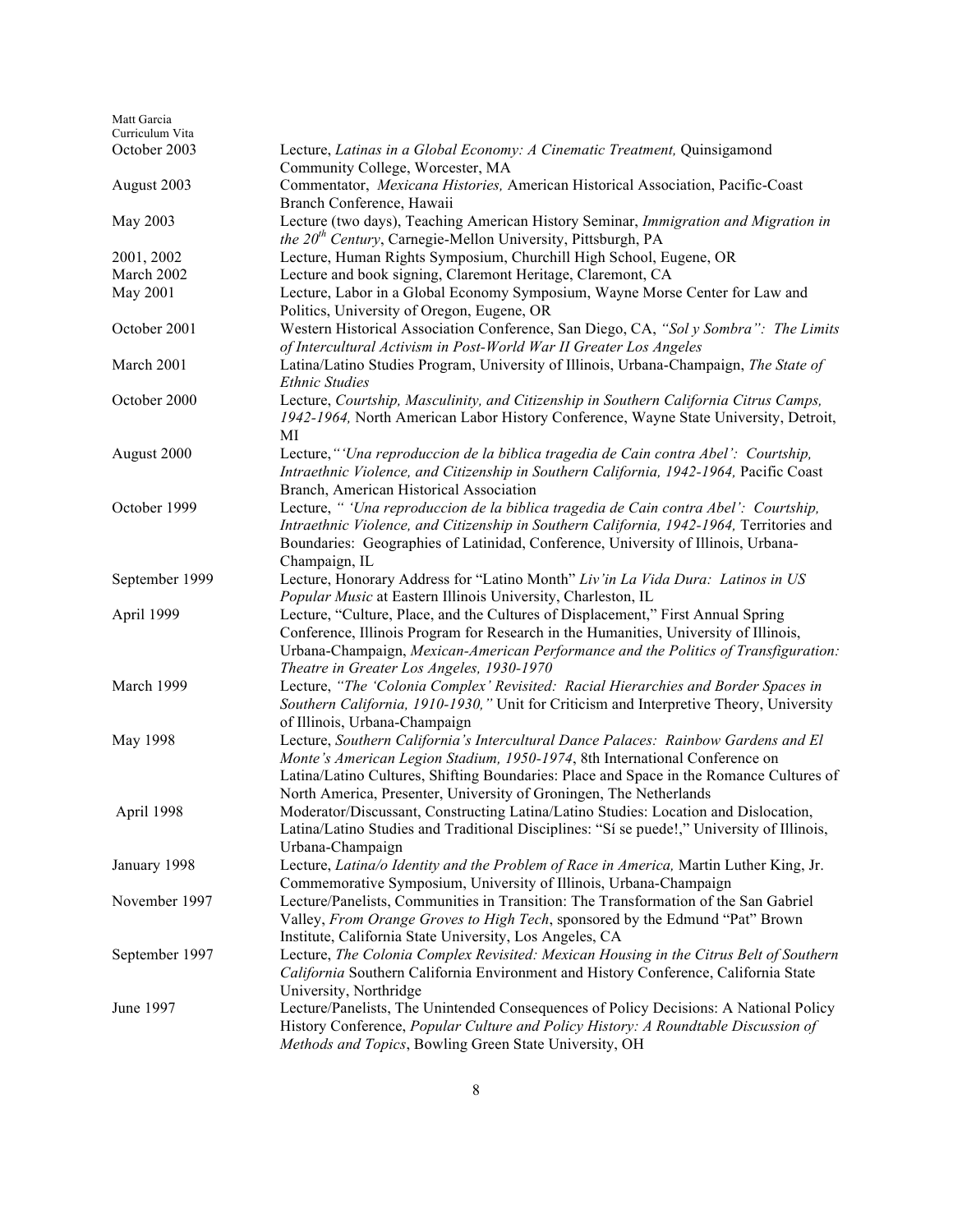| Matt Garcia<br>Curriculum Vita |                                                                                         |
|--------------------------------|-----------------------------------------------------------------------------------------|
| April 1997                     | Lecture/Presenter, International Symposium, Migration and Immigration: A Global         |
|                                | Perspective, Latina/o Responses to Anti-Immigrant Policy and Attitudes in the Twentieth |
|                                | Century, University of Illinois, Urbana-Champaign, Illinois                             |
| November 1996                  | Chair/Commentator, <i>Imagining Spain and Spanishness in America</i> , American Studies |
|                                | Association, Kansas City, MO                                                            |
| March 1996                     | Lecture, The Politics of Representation: The Mexican Players and the Padua Hills        |
|                                | <i>Theatre, 1931-1974, Organization of American Historians, Chicago, IL</i>             |
| November 1995                  | Lecture, Southern California's Intercultural Dance Palace: Pomona's Rainbow Gardens     |
|                                | and El Monte's American Legion Stadium American Studies Association, Pittsburgh, PA     |
| April 1995                     | Lecture/Organizer, Common Threads: Humanities and the Arts in the Pomona Valley,        |
|                                | Claremont Graduate School Humanities Center, Claremont, CA                              |
| April 1994                     | Lecture, Padua Hills Theatre: Claremont's contribution to American Theatre History      |
|                                | Padua Hills Theatre, Claremont, CA                                                      |
| April 1993                     | Co-coordinator and co-creator of The Columbian Quincentenary: A Reappraisal             |
|                                | exhibition, Scripps Lang Gallery, Claremont, CA                                         |

# **Departmental/Program Service:**

# **Arizona State University**

| 2012-2017 | Director, School of Historical, Philosophical, and Religious Studies |
|-----------|----------------------------------------------------------------------|
| 2011-2017 | Director, Comparative Border Studies Program                         |

# **Brown University**

| Committee on Diversity and Hiring (formerly Subcommittee on Diversity and Hiring), Brown       |
|------------------------------------------------------------------------------------------------|
| University                                                                                     |
| Interim Director, Center for the Study of Race and Ethnicity in America, Brown University      |
| Search Committee, Ombudsperson, Brown University                                               |
| Search Committee, Dean of College, Brown University                                            |
| Curriculum Committee, Department of American Civilization, Brown University                    |
| Interim Director, Center for the Study of Race and Ethnicity in America, Brown University      |
| Chair, Search for Latina/o Scholar, Center for the Study of Race and Ethnicity in America and  |
| American Civilization, Brown University                                                        |
| Graduate Advisor, American Civilization Department, Brown University                           |
| Affirmative Action officer, Public Humanities Search, American Civilization Department, Brown  |
| University                                                                                     |
| Co-Chair, Search for Native American/American Indian Scholar, Center for the Study of Race and |
| Ethnicity in America, Brown University                                                         |
|                                                                                                |

# **University of Oregon**

| 2002-2003 | Interim Chair, Ethnic Studies Program (Summer)        |
|-----------|-------------------------------------------------------|
| 2001-2002 | Ethnic Studies Search Committee, University of Oregon |
| 2000-2001 | Ethnic Studies Search Committee, University of Oregon |

# **University of Illinois**

| 1999-2001 | Advisory Board, Latina/Latino Studies Program, University of Illinois, Urbana-Champaign |
|-----------|-----------------------------------------------------------------------------------------|
| 1999-2000 | Asian American History Search Committee, University of Illinois, Urbana-Champaign       |
| 1999-2000 | Graduate Program Committee, History, University of Illinois, Urbana-Champaign           |
| 1999-2000 | Search Committee for Asian American History, University of Illinois, Urbana-Champaign   |
| 1998-1999 | Search Committee for Asian American History, University of Illinois, Urbana-Champaign   |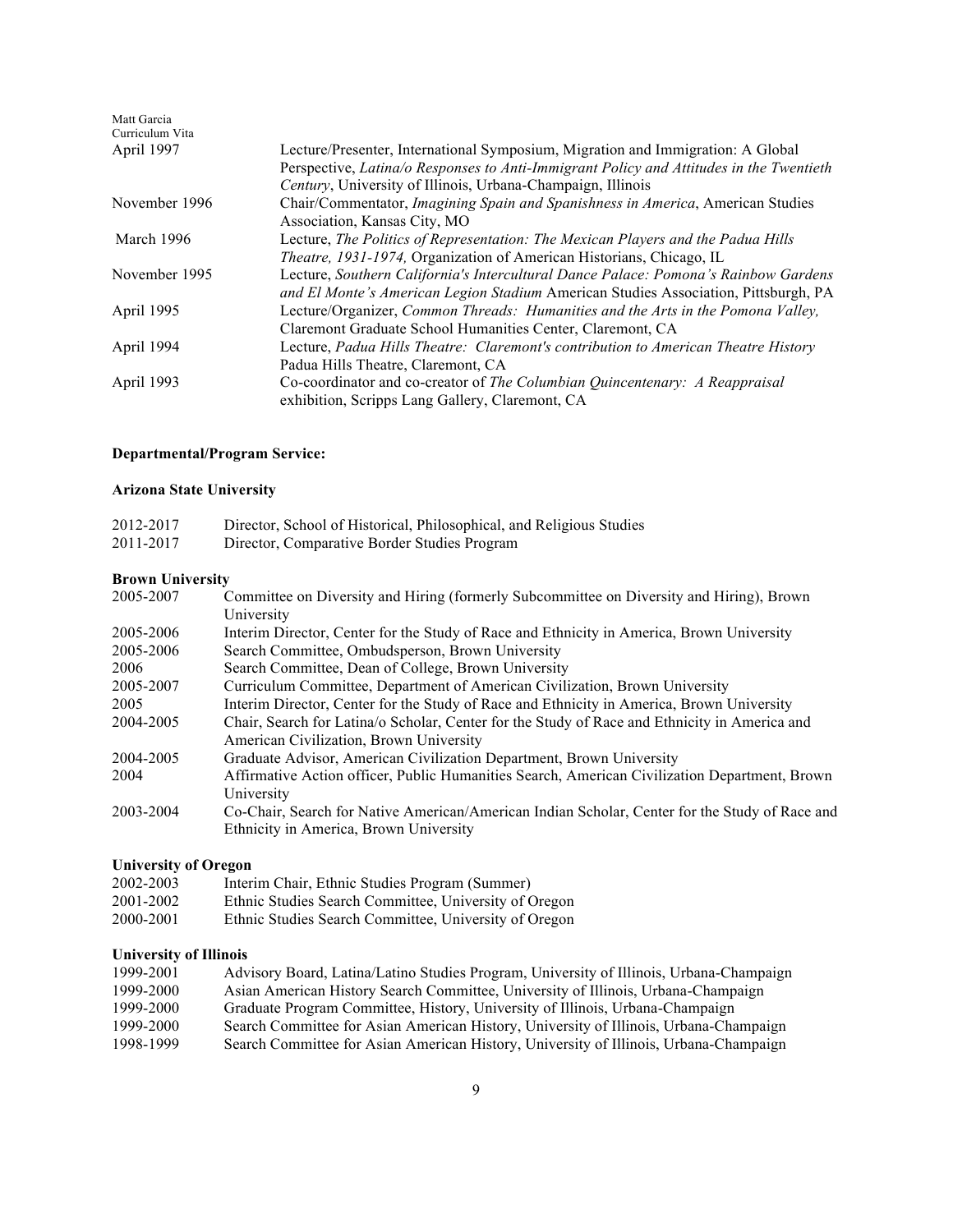### **Service to the Profession**

| 2015-2018  | Executive Board, American Historical Association, Pacific Coast Branch (AHA-PCB)           |
|------------|--------------------------------------------------------------------------------------------|
| 2015-2018  | Executive Board, Labor and Working-Class History Association (LAWCHA)                      |
| 2015-2018  | Editorial Board, Labor: Studies in Working-Class Histories of the Americas                 |
| 2015-2018  | Editorial Board, Aztlán: Journal of Chicana/o Studies                                      |
| 2015       | Program Review, University of Texas, El-Paso, History Department and Borderlands Graduate  |
|            | <b>Studies</b>                                                                             |
| 2012       | Program Chair, American Historical Association, Pacific Coast Branch (AHA-PCB), San Diego, |
|            | CA.                                                                                        |
| 2010-2013  | Editorial Board, The Journal of American History                                           |
| 2009-2010  | Advisor to "American Routes," radio program on National Public Radio                       |
| 2009-2010  | Program Committee, American Historical Association, Pacific Coast Branch (AHA-PCB), Santa  |
|            | Clara, California, 2010                                                                    |
| 2009-2011  | Committee on Committees, Organization of American Historians                               |
| 2008       | Reader, University of California Press, one manuscript.                                    |
| 2008       | Reader, University of Georgia Press, one manuscript.                                       |
| 2006-2007  | Program Committee, American Studies Association Conference, Philadelphia, PA, 2007         |
| 2003-2005  | Co-Chair, Program Committee, Organization of American Historians' Annual Conference,       |
|            | Washington, DC, 2005                                                                       |
| 2002-2004  | Executive Board, Labor and Working Class History Association (LAWCHA)                      |
| 2003-2004  | Program Committee, Organization of American Historians' Annual Conference, Boston          |
| 2003-2004  | Adhoc Committee to Explore Moving the National Meeting of Labor and Working Class History  |
|            | Association (LAWCHA)                                                                       |
| 2002       | Reader for Pacific Historical Review article                                               |
| 2001-2004  | Executive Committee (elected), Labor and Working Class History Association (LAWCHA)        |
| 1999-2002  | Program Committee, Labor and Working Class History Association (LAWCHA)                    |
| April 1998 | Referee for Social Science History                                                         |

## **Reviewer of Manuscripts for:**

University of California Press University of North Carolina Press New York University Press Rutgers University Press University of Georgia Press University of Illinois Press

## **Professional Memberships:**

| 2013-     | Society of American Historians              |
|-----------|---------------------------------------------|
| 2003-2004 | Oral History Association                    |
| 1999-     | Labor and Working Class History Association |
| 1998-2001 | Social Science History Association          |
| 1995-     | American Historical Association             |
| 1995-2007 | California Historical Society               |
| 1994-     | <b>American Studies Association</b>         |
| 1993-     | Organization of American Historians         |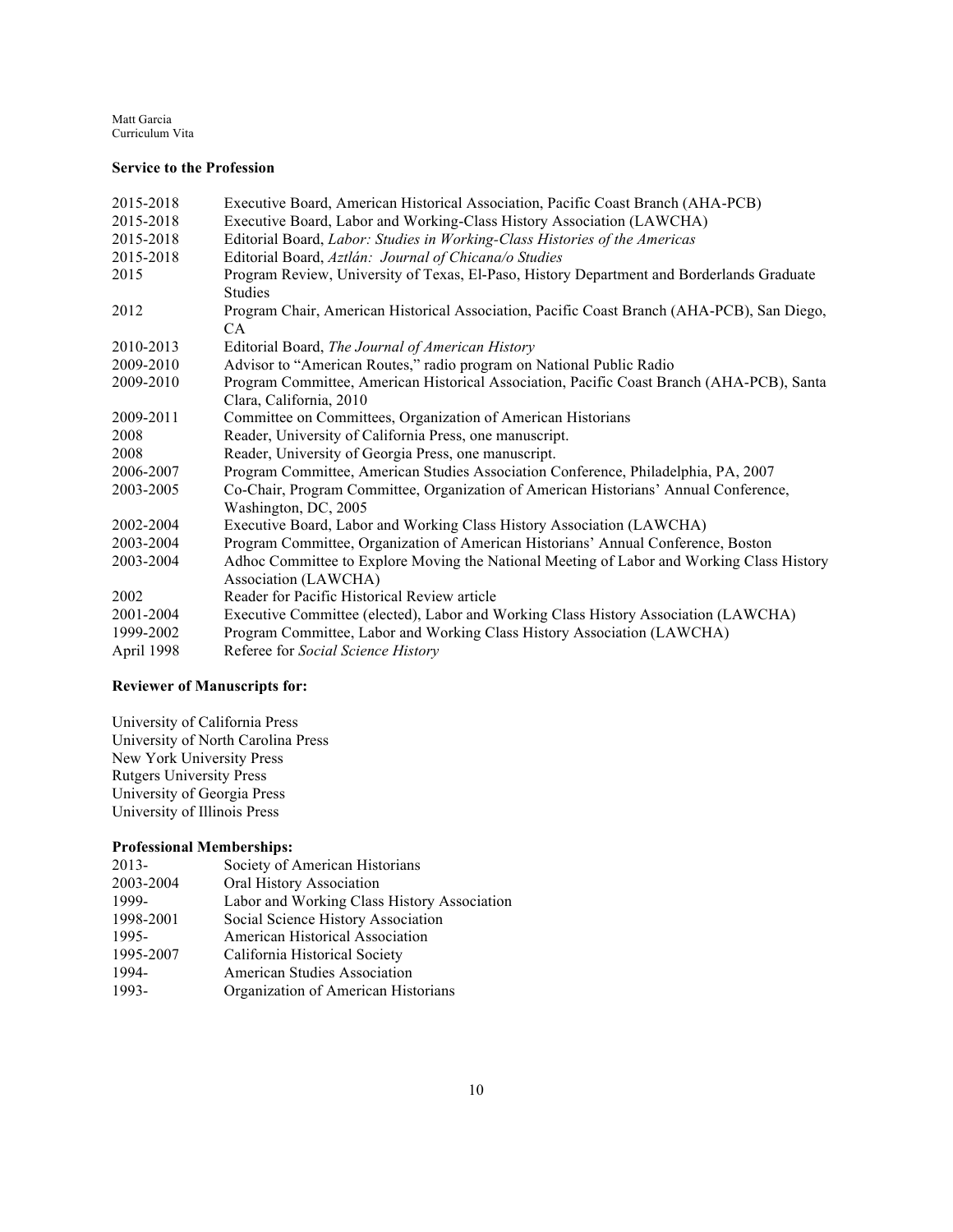#### Matt Garcia Curriculum Vita **Faculty Seminars:**

|              | November 2011 Internal Colonialism Symposium: New York University, co-hosted by Linda Gordon and Maria                                                             |
|--------------|--------------------------------------------------------------------------------------------------------------------------------------------------------------------|
|              | Montoya                                                                                                                                                            |
| October 2005 | White Food: Race and Food Conference, University of California Humanities Research Institute<br>preliminary meeting. University of California, Santa Cruz          |
| Jan-Feb 2003 | Cultural Hemispheres Conference, University of California Humanities Research Institute, San<br>José, Costa Rica                                                   |
| Fall 1998    | Hewlett Grant seminar and course Constructing Race: Asians, Africans, and Latinos in America,<br>with Dan Littlefield and Poshek Fu                                |
| 1997-1998    | Co-coordinator with Angharad Valdivia, Interdisciplinary Latina/Latino Research<br>Collective, Center for Advanced Study, University of Illinois, Urbana-Champaign |
| Spring 1998  | Environmental Studies 160, directed by Don Crummey and Cythnia<br>Radding, University of Illinois, Urbana-Champaign                                                |

### **Community Service:**

| 2007-2009 | International Charter School, Pawtucket, RI, President, Board of Trustees |
|-----------|---------------------------------------------------------------------------|
| 2005-2007 | International Charter School, Pawtucket, RI, Board Member                 |
| 2004-2005 | Center for Hispanic Policy and Advocacy (CHisPA), Board Member            |

## **Teaching**:

## **Arizona State University**

History 580: Non-Fiction Writing (twice annually; online MA, 2015-2016)

History 591: Working in America (fall 2014; online MA course)

History 332: Mexican American History Since 1900 (spring 2012, 2013)

History 498: Eating Cultures: Food and Society (spring 2012)

History 598: Latina/o Immigration History in Comparative Perspectives (fall 2011, graduate course)

## **Brown University**

American Civilization 1904D, End of the West: The Closing of the U.S. Western Frontier in Images and Narrative (Spring 2011)

Ethnic Studies 50, Introduction to Ethnic Studies (Fall 2010)

Ethnic Studies 1870A, Ethnic Los Angeles Seminar (Spring 2009)

American Civilization 1611J, Sex, Love, Race Lecture Course (Spring 2009)

Ethnic Studies 1900F.01, Ethnic Studies Senior Seminar (Spring 2008)

American Civilization 1903B S01, Alien-nation: Latina/o Im/migration in Comparative Perspectives (Spring 2008, Fall 2010)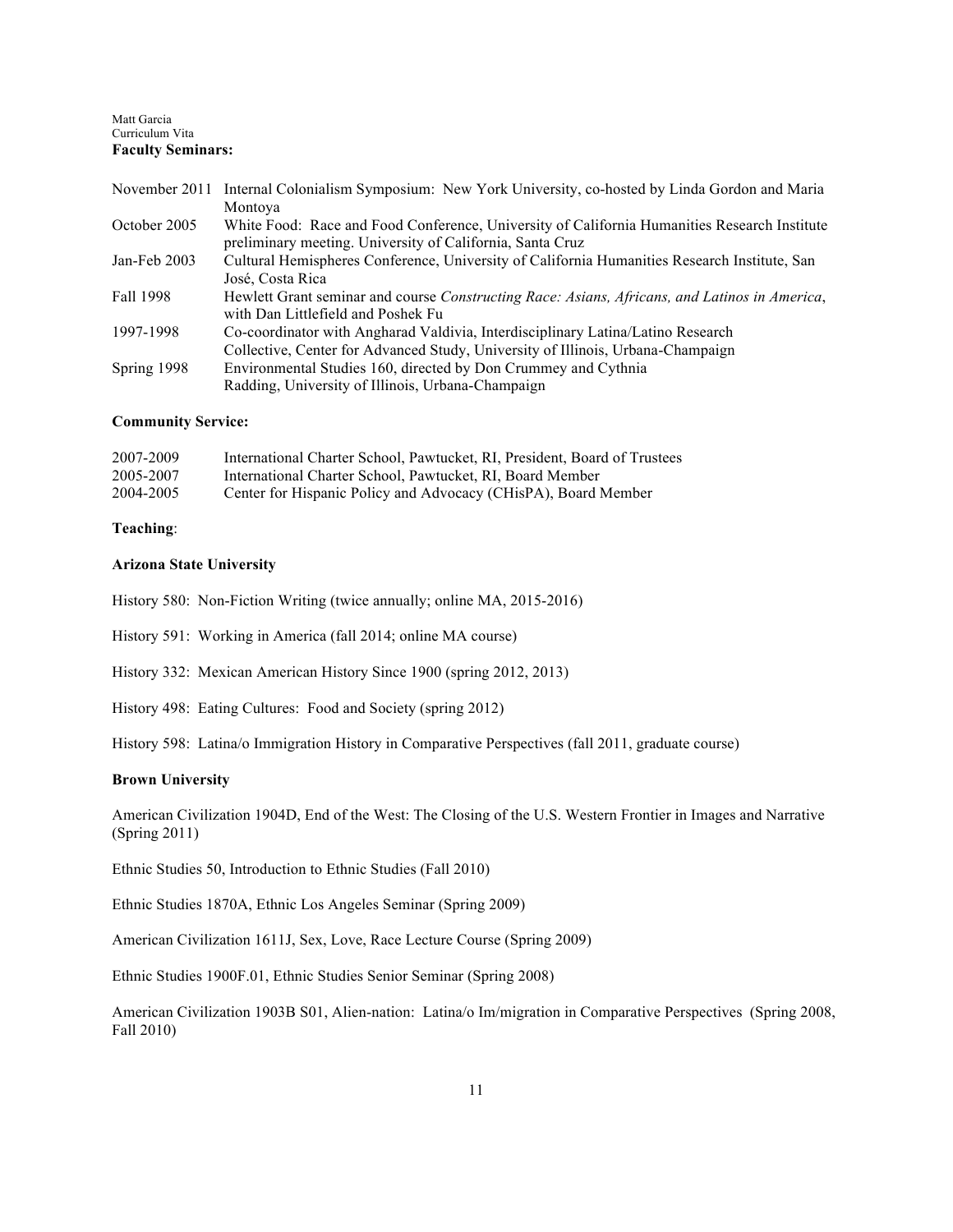Matt Garcia Curriculum Vita Humanities 197.01, Eating Cultures: Food and Society (Fall 2008; Spring 2011)

History 197.84, Undergraduate Seminar, Eating Cultures: Food and Race (Spring 2007)

Ethnic Studies 50/American Civilization 75, Undergraduate Lecture course, Introduction to American/Ethnic Studies (Fall 2006)

Ethnic Studies 9, First Year Undergraduate Seminar, Living for Change: Movements for Social Justice (Fall 2006)

History 197.54/Ethnic Studies 187, Seminar, Ethnic L.A. (Spring 2006)

Ethnic Studies 79, Seminar, Theory Into Practice: Service Learning at a Dual Language Charter School (Spring 2006, co-taught)

Ethnic Studies 50/American Civilization 75, Lecture course, Introduction to American/Ethnic Studies (Fall 2005)

American Civilization 190.03, Seminar, Chicana/Chicano Studies (Fall 2005)

American Civilization 160, Undergraduate Lecture course, Sex, Love, and Race: Miscegenation, Mixed-Race, and Interracial Relations (Spring 2005)

Ethnic Studies 192: Theory Into Practice: A Service Learning at a Dual Language Charter School (Spring 2005; cotaught)

Ethnic Studies 50/American Civilization 75, Undergraduate Lecture course, Introduction to American/Ethnic Studies (Fall 2004)

Ethnic Studies 190, Undergraduate/Graduate Seminar, Alien-nation: Latina/o Immigration in Comparative Perspectives (Fall 2004)

Ethnic Studies 27, Undergraduate Lecture course, Introduction to Latina/o Studies (Spring 2004)

Ethnic Studies 180, Advanced Undergraduate/Graduate Seminar, Ethnic Los Angeles (Spring 2004)

American Civilization 201, Graduate Seminar, Interdisciplinary Methods (Fall 2003)

### **University of Oregon:**

Sports, Race, and Gender (History 399, Summer 2003)

Race and Labor (History 601, Spring 2003)

Ethnic Studies Proseminar: Theory, Creativity, Activism (ES499; Spring 2003)

Latinas/Chicanas: Work and Politics (ES399; Fall 2002)

Sex, Love, Race: Miscegenation, Mixed-Race, and Interracial Relations (ES399; Spring 2002, Spring 2007)

U.S. Popular Culture and Ethnicity in America (HIST410/510, ES407/507; Summer 2001, Spring 2002)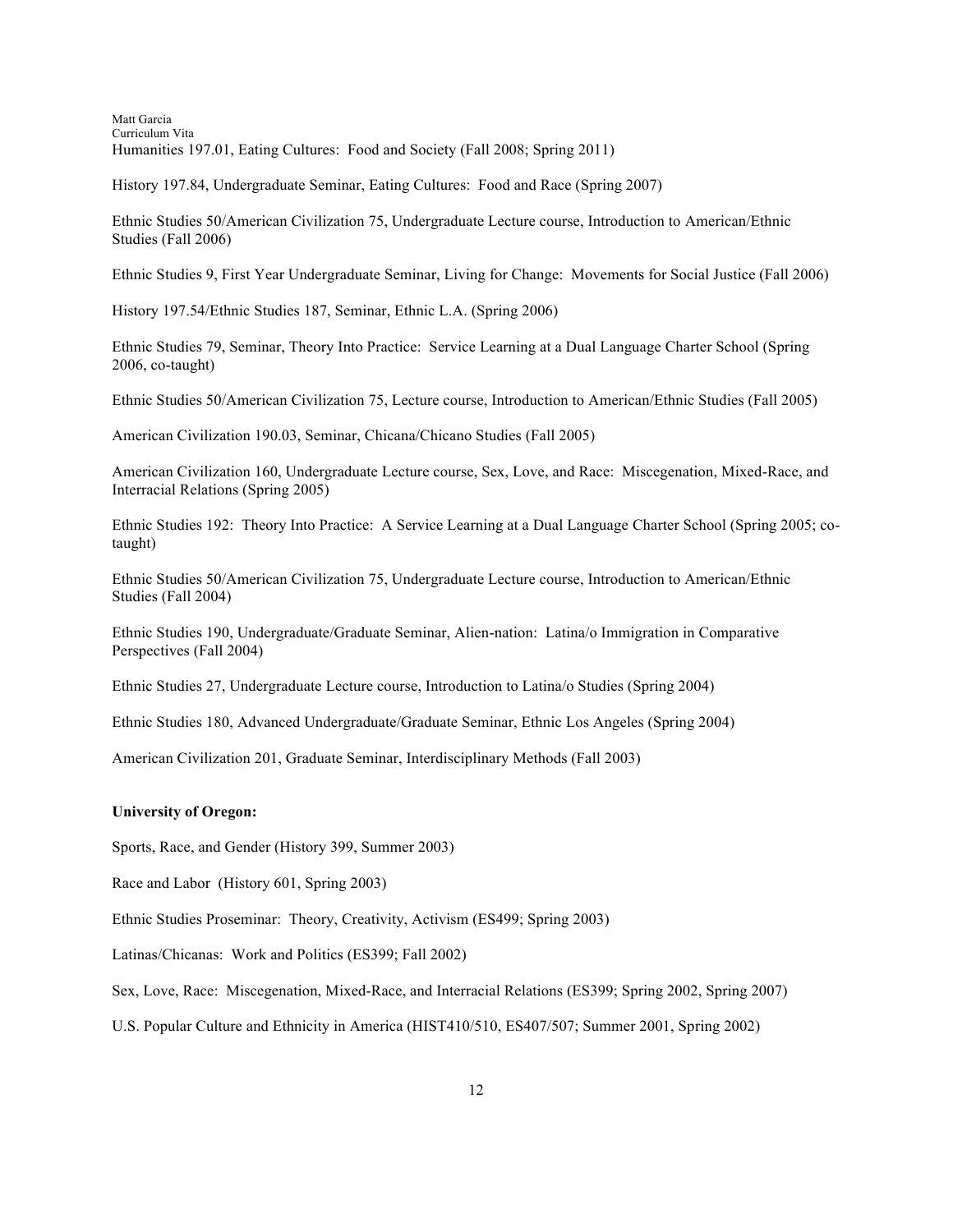Matt Garcia Curriculum Vita Introduction to Ethnic Studies, Part II (ES102; Spring 2001, Winter 2002) Race and Ethnicity in the American West (HIST 449/549; Spring 2001, 2002) Introduction to Ethnic Studies, Part I (ES101; Winter 2001, Fall 2002) The Chicano/Latino Experience, Part II (ES255, Winter 2001)

The Chicano/Latino Experience, Part I (ES254, Fall 2000)

### **University of Illinois, Urbana-Champaign**

History of the American West: A Legacy of Conquest and Resistance (Spring 1997, 2000)

Caribbean Latina/Latino Migration: Puerto Ricans, Cubans, Dominicans, and Central Americans in the United States (Spring 2000)

Seminar in American History Since 1789: The West (Graduate; Fall 1999)

U.S. Mexican American History: Ethnicity, Culture, and Identity in the United States (Fall 1996, 1999)

U.S. History, 1877 to the Present (Spring 1999)

Constructing Race: Asians, Africans, Native Americans and Latinas/Latinos in the United States (Spring 1999)

Territories and Boundaries: Interdisciplinary Latina/Latino Faculty/Graduate Seminar (Graduate, Spring 1999)

Lecturer in Environmental Studies (Fall 1998)

U.S. Latina/o Immigration and Migration History (Spring 1997)

The United States, 1877 to the present (Fall 1996)

U.S. Latina/o History (Spring 1996)

### **Supervised Theses:**

Aaron Bae, Ph.D. student, History, Arizona State University, 2017. Now, Lecturer in the School of Social Transformation, Arizona State University

Rebecca Baird, Ph.D. student, History, Arizona State University, 2016. Hired, Porterville Community College, California (tenured).

Holly Solis, MA student, History, Arizona State University, graduated 2016.

Victoria Jackson, Ph.D. student, History, Arizona State University. Hired, Lecturer, Arizona State University

Todd Holmes, Ph.D student, History, Yale University, Committee, 2014. Hired, Historian and Associate Academic Specialist, Oral History Center, The Bancroft Library, University of California, Berkeley.